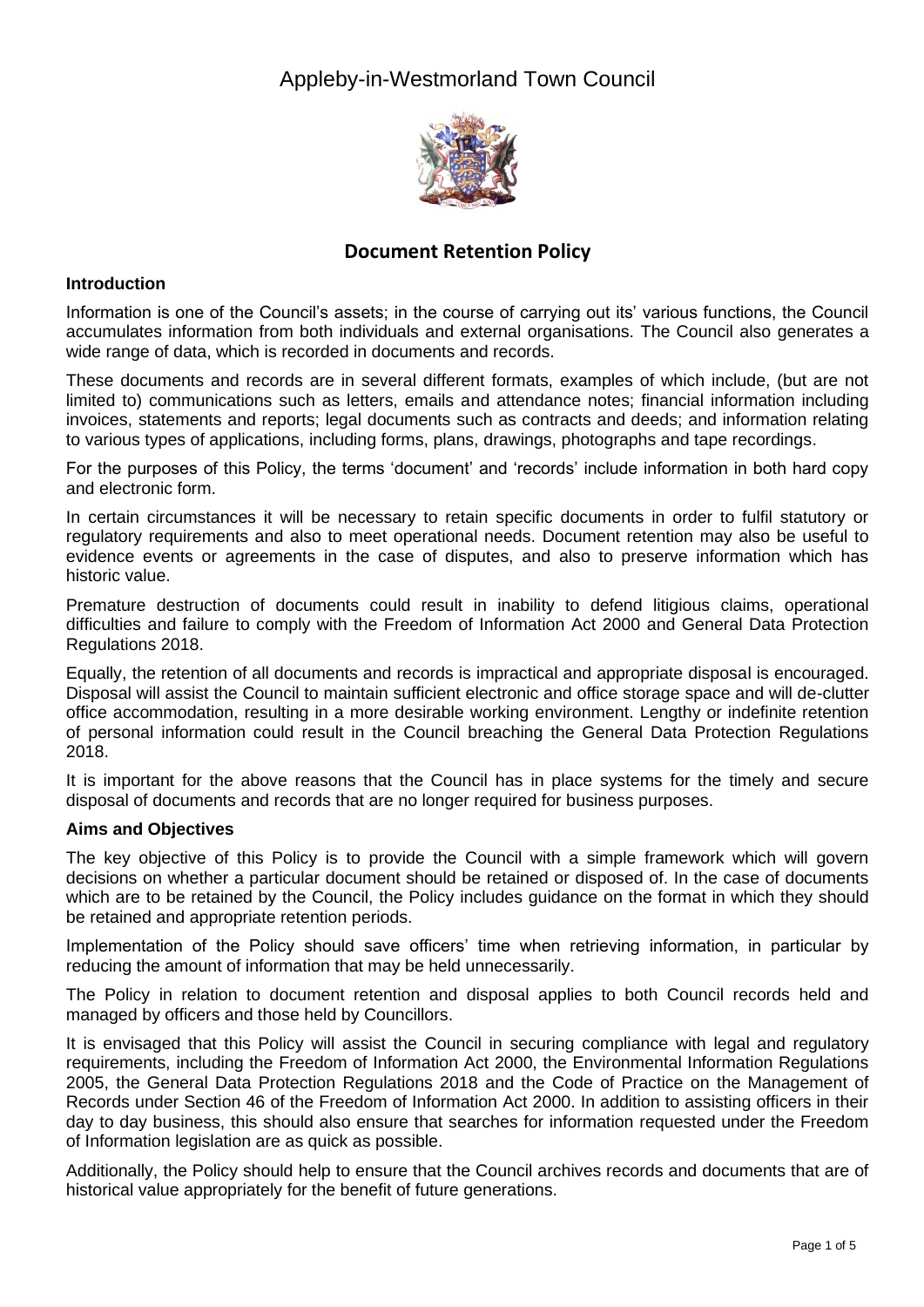### **Scope**

This Document Retention Policy applies to all information held by the Council and its external service providers where they are processing information on the Council's behalf.

#### **Policy Statement**

Appleby-in-Westmorland Town Council will ensure that information is not kept longer than is necessary and will retain the minimum amount of information that it requires to carry out its' statutory functions and the provision of services.

#### **Retention and Disposal Policy**

Decisions relating to the retention and disposal of documentation should be taken in accordance with this Policy, in particular:

• Appendix 1 – Documents Type, Retention Period and Disposal Method

In circumstances where a retention period of a specific document has expired, a review should always be carried out prior to a decision being made to dispose of it. This review should not be particularly time consuming and should be straightforward. If the decision to dispose of a document is taken, then consideration should be given to the method of disposal to be used.

#### **Roles and Responsibilities**

The Town Clerk will be responsible for determining (in accordance with this Policy) whether to retain or dispose of specific documents.

The Town Clerk may delegate the operational aspect of this function to one or more officers within the Town Council.

The Town Clerk should seek advice (CALC, NALC or legal counsel) if they are uncertain as to whether minimum retention periods are prescribed by law, or whether the retention of a document is necessary to protect the Council's position where a potential claim has been identified.

#### **Disposal**

When documents are disposed of, the method of disposal should be appropriate to the nature and sensitivity of the documents concerned.

Documents can be disposed of by any of the following methods:

- Non-Confidential records: place in waste paper bin for disposal
- Confidential records\*: shred documents
- Deletion of Computer Records.
- Transmission of records to an external body such as County Records Office.

\* It is essential that any documents which are to be thrown away, and may contain confidential or personal data must be disposed of in this way, in order to avoid breaches of confidence or of the General Data Protection Regulations 2018.

#### **Security**

The Council will need to ensure that all data (hard copy or electronic) is kept securely and access is only available to authorised personnel.

Councillors will need to assess how they manage the data they receive or generate on behalf of the Council and take steps to identify and address any potential weaknesses. E.g. access to email by a 3rd party

#### **Policy Review**

This Privacy Policy will be reviewed annually by Appleby-in-Westmorland Town Council at the Council Meeting held in January.

This policy has been agreed and approved by Appleby-in-Westmorland Town Council.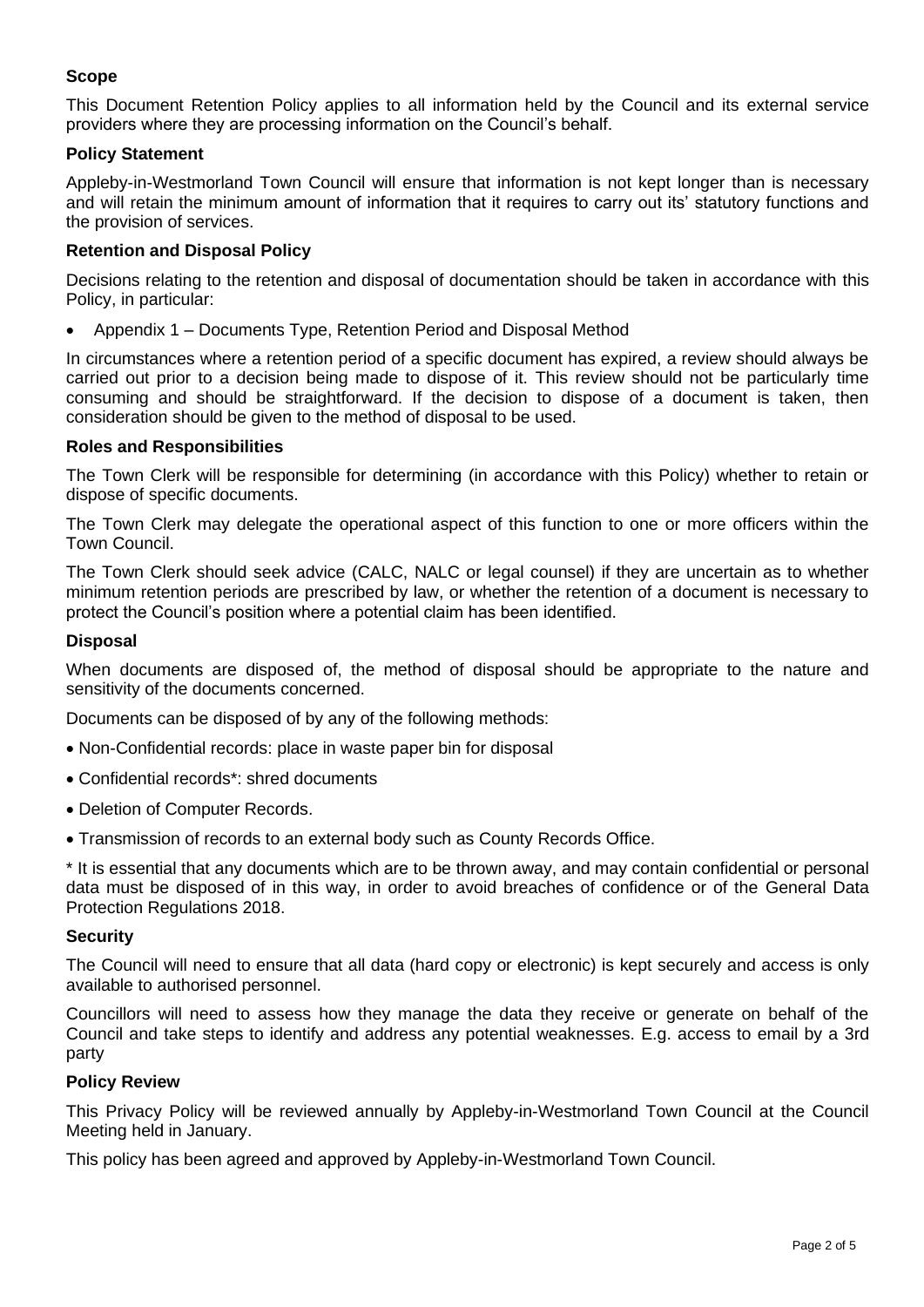Signed:

#### **Cllr Gareth Hayes Mayor (Appleby-in-Westmorland Town Council)**

Dated: Wednesday 21<sup>st</sup> July 2021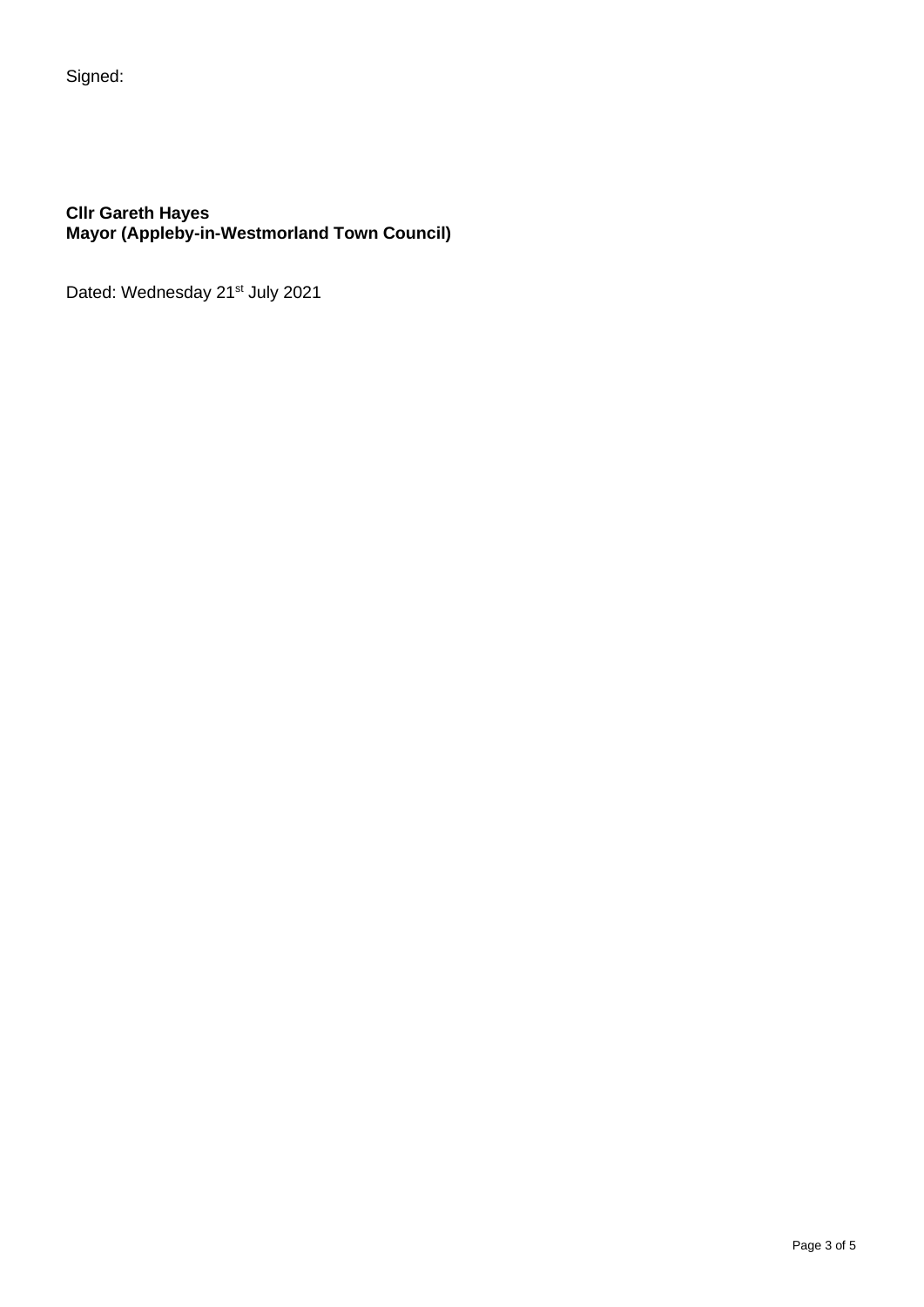# Appendix 1

| <b>Document</b>                      | <b>Minimum Period</b> | <b>Reason</b>     |  |
|--------------------------------------|-----------------------|-------------------|--|
| <b>Minutes</b>                       |                       |                   |  |
| Agendas                              | Indefinite            | Statutory         |  |
| Supporting papers                    | 1 year                | Management        |  |
| <b>Draft minutes</b>                 | Until approved        | Management        |  |
| <b>Minutes</b>                       | Indefinite            | Statutory         |  |
| <b>Finance</b>                       |                       |                   |  |
| <b>Receipts and Payment Accounts</b> | Indefinite            | Archive           |  |
| Scale of fees and charges            | 7 years               | Management        |  |
| <b>Annual Audited Accounts</b>       | Indefinite            | Statutory         |  |
| <b>Receipt Books</b>                 | 7 years               | VAT/Audit         |  |
| <b>Bank Statements</b>               | 7 years               | VAT/Audit         |  |
| <b>Bank Paying In Books</b>          | 7 years               | VAT/Audit         |  |
| Cheque Book Stubs                    | 7 years               | VAT/Audit         |  |
| <b>Quotation and Tenders</b>         | 7 years               | Audit             |  |
| <b>Invoices Sent</b>                 | 7 years               | VAT/Audit         |  |
| <b>Invoices Received</b>             | 7 years               | VAT/Audit         |  |
| VAT records                          | 7 years               | VAT/Audit         |  |
| Petty Cash Receipts                  | 7 years               | VAT/Audit         |  |
| <b>Timesheets</b>                    | 13 years              | <b>HMRC/Audit</b> |  |
| <b>PAYE Records</b>                  | 13 years              | <b>HMRC/Audit</b> |  |
| Insurance                            | Indefinite            | Legal             |  |
| <b>Other</b>                         |                       |                   |  |
| <b>Health and Safety Records</b>     | 21 years              | Legal             |  |